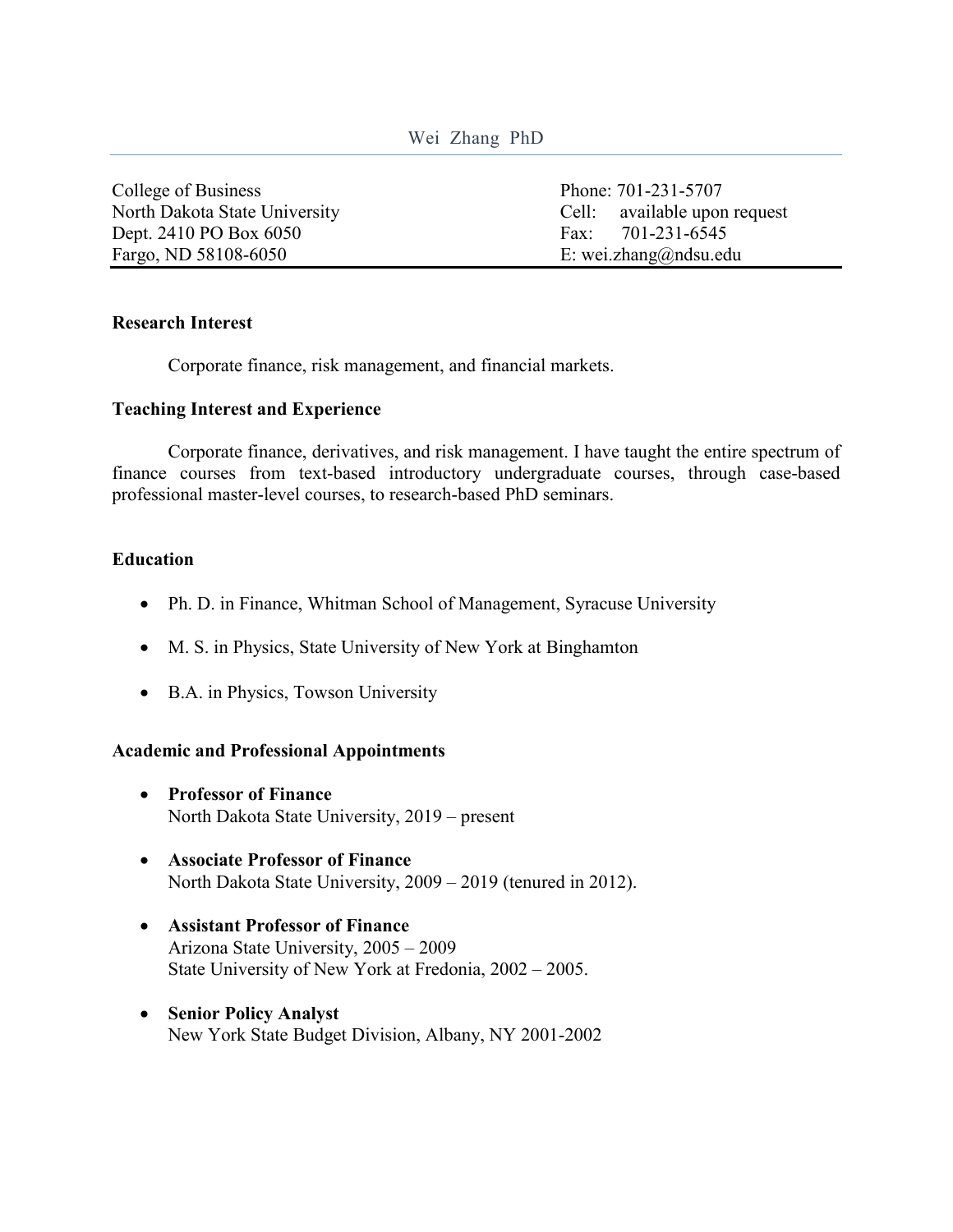# **Selected Peer-Reviewed Publications**

The letter at the end of each entry indicates the quality designation based on CoB's journal list

- Chen, J., F. Huseynov, B. Li, **Wei Zhang**, 2021. Local Risk Preference and Corporate Policy: Evidence from M&A. *Applied Economics,* Vol. 53, 5158-5176 **(A)**
- Hong, Y., F. Huseynov, S. Sardarli, **Wei Zhang,** 2020. Bank Earnings Management and Analyst Coverage: Evidence from Loan Loss Provisions. *Review of Quantitative Finance and Accounting,* Vol. 55, 29-54 (**B**)
- Huichi Huang & **Wei Zhang**, 2020. Financial expertise and corporate tax avoidance, *Asia-Pacific Journal of Accounting & Economics,* Vol. 27, 312-326 **(B)**
- Tian, R., Huseynov, and **Wei Zhang,** 2018**.** Downside Risk Control and Optimal Turnover around Financial Crises, *International Journal of Portfolio Analysis and Management,* Vol 2, 141-168 (**B**)
- Huseynov, F., S. Sardarli, and **Wei Zhang.** 2017, Does Index Addition Affect Tax Avoidance? *Journal of Corporate Finance*, Vol 43, 241-259 **(A\*)**
- Hong, Y., F. Huseynov, and **Wei Zhang**, 2015. Earnings Management and Short Selling around Earnings Announcements. *Advances in Quantitative Analysis of Finance and Accounting*, Vol 13, 285-315 (**B**)
- Hong, Y., F. Huseynov, and **Wei Zhang**, 2014. Earnings Management and Analyst Following: A Simultaneous Equations Analysis. *Financial Management*, Vol. 42, No.2, 355-390 **(A)**
- Li, J., C, Kao, and **W. Zhang**, 2010. Bounded influence estimator for GARCH models: evidence from foreign exchange rates. *Applied Economics,* Vol. 42, 1437-1445 **(A)**
- **Zhang, W.,** 2008. Impacts of informed outsiders and disclosed insider trades, *Finance Research Letters*, Vol. 5 137-145 **(A)**
- Li, J., R. Mooradian, and **W. Zhang**, 2007. Is illiquidity a risk factor—a critical look at commission costs? *Financial Analysts Journal*, Vol. 63, No.4, 28-39 **(A)**
- **Zhang, W**., S. Zhang and X. Lou, 2006. Technological progress, inefficiency, and productivity growth in the US securities industry, 1980-2000. *Journal of Business Research*, Vol. 59, 589-594 **(A)**
- Wu, C., J. Li and **W. Zhang**, 2005. Intradaily periodicity and volatility spillovers between international stock index futures markets. *Journal of Futures Markets*, Vol.25, No.6, 553- 585 **(A)**